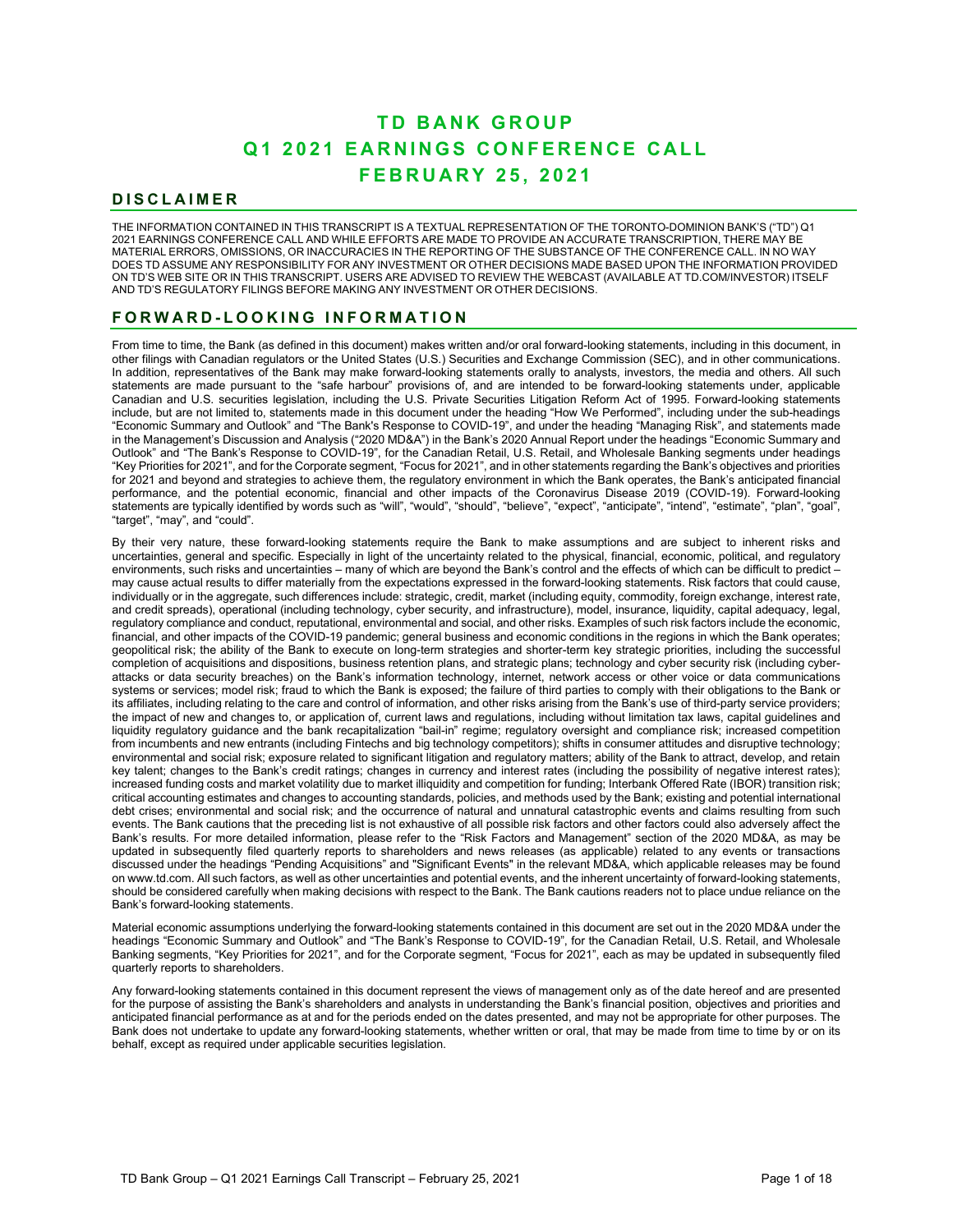# **CORPORATE PARTICIPANTS**

**Bharat Masrani** *TD Bank Group – Group President and CEO*

**Riaz Ahmed** *TD Bank Group – Group Head and CFO*

**Ajai Bambawale** *TD Bank Group – Group Head and Chief Risk Officer*

**Greg Braca** *TD Bank Group – President and CEO, TD Bank America's Most Convenient Bank*

**Teri Currie** *TD Bank Group – Group Head, Canadian Personal Banking*

**Bob Dorrance** *TD Bank Group – Group Head, Wholesale Banking*

**Gillian Manning** *TD Bank Group – Head of Investor Relations*

# **CONFERENCE CALL PART ICIPANTS**

**Paul Holden** *CIBC World Markets – Analyst*

**Meny Grauman** *Scotia Capital – Analyst*

**Gabriel Dechaine** *National Bank Financial – Analyst*

**Ebrahim Poonawala** *BofA Securities – Analyst* 

**Doug Young** *Desjardins Securities – Analyst*

**Nigel D'Souza** *Veritas Investment Research – Analyst*

**Scott Chan** *Canaccord Genuity – Analyst*

**Mario Mendonca** *TD Securities – Analyst*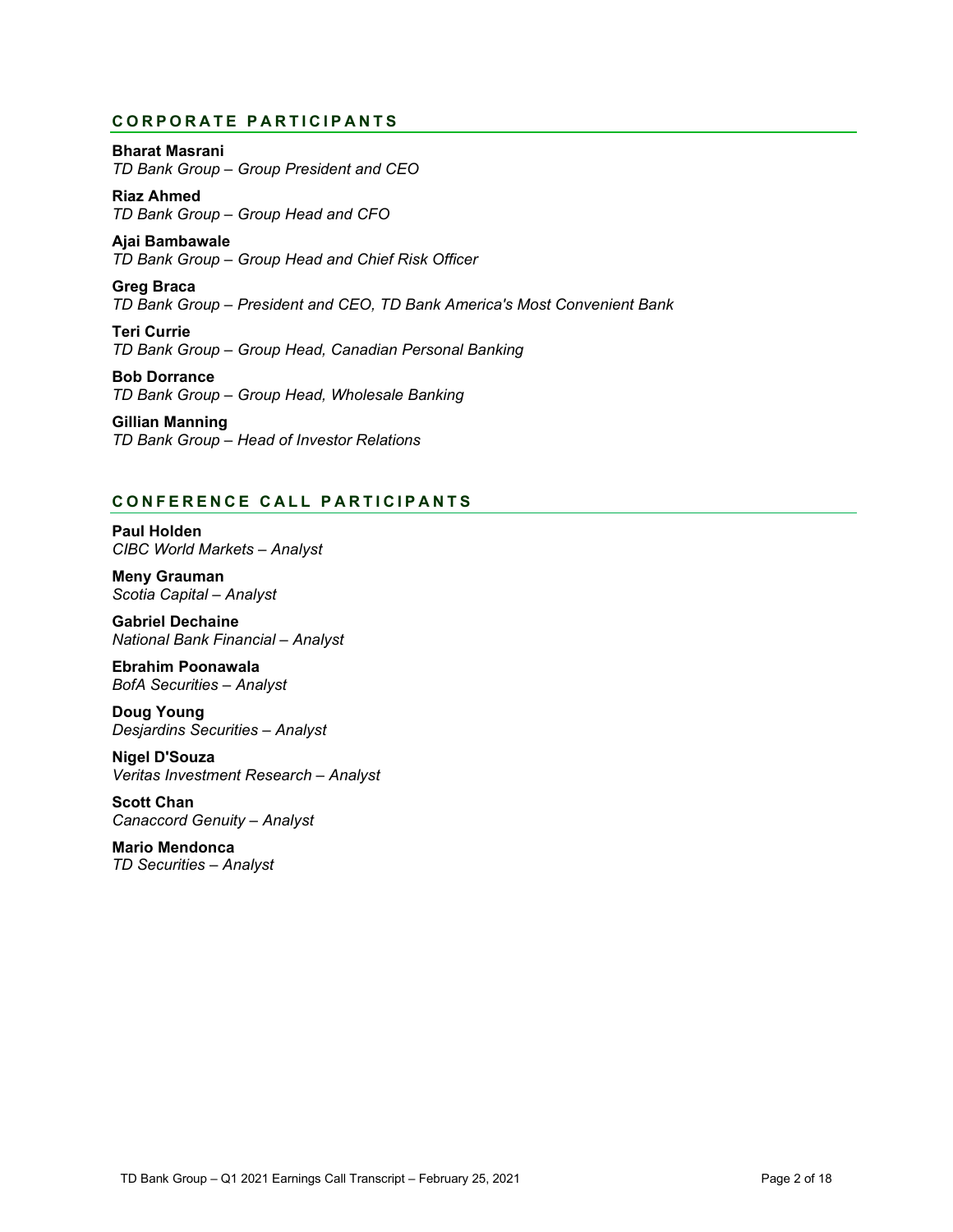# **PRESENTATION**

# **Gillian Manning – TD – Head of Investor Relations**

Thank you, operator. Good afternoon and welcome to TD Bank Group's third quarter 2021 investor presentation. We will begin today's presentation with remarks from Bharat Masrani, the bank's CEO, after which Riaz Ahmed, the bank's CFO, will present our third quarter operating results. Ajai Bambawale, Chief Risk Officer, will then offer comments on credit quality, after which we will invite questions from prequalified analysts and investors on the phone. Also present today to answer your questions are:

- Teri Currie, Group Head, Canadian Personal Banking;
- Greg Braca, President and CEO, TD Bank America's Most Convenient Bank; and
- Bob Dorrance, Group Head, Wholesale Banking.

#### Please turn to slide 2.

At this time, I would like to caution our listeners that this presentation contains forward-looking statements, that there are risks that actual results could differ materially from what is discussed and that certain material factors or assumptions are applied in making these forward-looking statements. Any forward-looking statements contained in this presentation represent the views of management and are presented for the purpose of assisting the bank's shareholders and analysts in understanding the bank's financial position, objectives and priorities and anticipated financial performance. Forward-looking statements may not be appropriate for other purposes.

I would also like to remind listeners that the bank uses non-GAAP financial measures to arrive at adjusted results to assess each of its businesses and to measure overall bank performance. The bank believes that adjusted results provide readers with a better understanding of how management views the bank's performance. Bharat will be referring to adjusted results in his remarks.

Additional information on items of note, the Bank's reported results and factors and assumptions related to forward-looking information are all available in our Q1 2021 Report to Shareholders.

With that, let me turn the presentation over to Bharat.

#### **Bharat Masrani – TD – Group President and CEO**

Thank you, Gillian. And thank you, everyone, for joining us today.

It's been almost a year since the COVID-19 pandemic transformed our lives. As we continue to witness its uneven impacts on the world around us and our own results, I'm proud of how the Bank has managed through this period – and of the resilience and commitment shown by our 90,000 colleagues around the world.

TD started the year strong, as we continued to execute on our strategies in an uncertain environment. First quarter earnings were \$3.4 billion, and EPS was \$1.83 – up 10 per cent from a year ago. Provisions for credit losses declined significantly, reflecting an improving economic outlook, as well as the impact of ongoing government fiscal and monetary support for the economy, and the sizeable addition to our allowance for credit losses last year. While spending and payment volumes in our banking businesses remained below pre-crisis levels, fee income pressures eased, and deposit growth remained strong. And our Wealth, Insurance and Wholesale businesses had another banner quarter, reflecting continued high levels of customer engagement and market activity. These strong results further bolstered our balance sheet, with our CET 1 ratio climbing 50 basis points to 13.6 per cent, and our liquidity coverage ratio ending the quarter at 139 per cent – overall, a powerful testament to the strength of our diversified business model.

At TD, we believe banking serves a higher purpose – and we continue to fulfill ours: enriching the lives of our customers, colleagues and communities. From the depths of the crisis last spring, to the recovery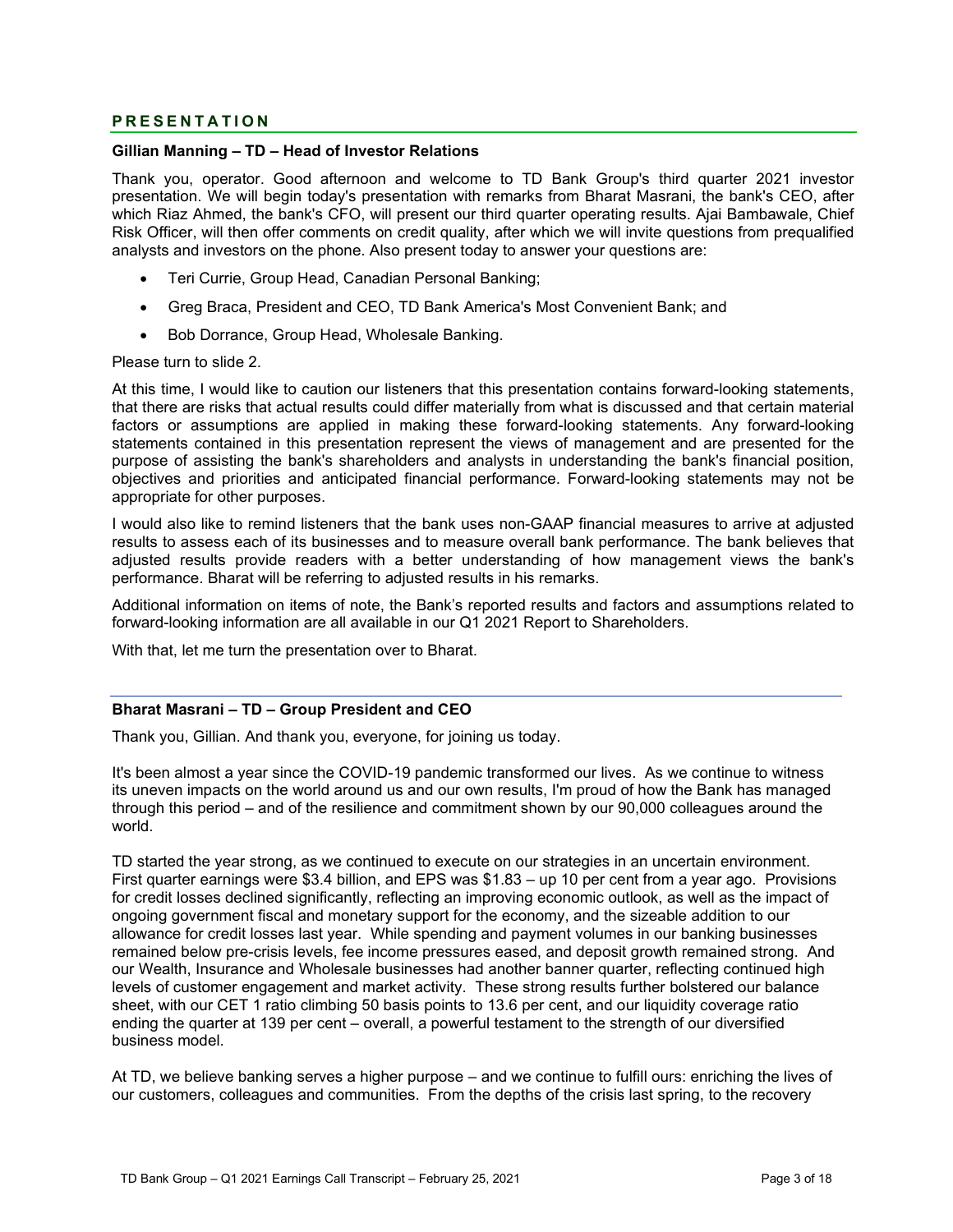that is now emerging, we have empowered our people to execute with purpose and impact on behalf of our customers and clients; we have helped facilitate the government programs that remain a lifeline for so many households and businesses; and we have provided ongoing support for our communities.

We know the recovery is not yet on solid ground. COVID-19 and its new variants remain a reality. Many households are still struggling, and businesses – especially small businesses – will need additional support after these long months of disruption. It is too early to predict when we will see a full recovery, but we are encouraged by the progress on vaccination globally. As it proceeds, accompanied by effective testing and improved treatments, the foundation for a sustained recovery will continue to take hold. We are seeing the evidence already – in rising consumer and business confidence, increasing customer activity levels, and a steepening yield curve. While we expect that households will maintain their high level of savings in the near term, there is significant pent-up demand to spend after these long months of inactivity – as well as the capacity to do so. And we will be there to support and advance that recovery, standing by our customers in good times, as we did last year in those most difficult circumstances.

In the meantime, we remain vigilant. Across the Bank, we are maintaining and enhancing measures to protect and serve our customers and colleagues – adding new digital and advice capabilities to deliver the financial services they need, while supporting the recovery in all our markets. We are also investing in a better future. We know that healthy economies require healthy communities – and that an inclusive and sustainable recovery is the only path to long-term prosperity. That's why, last fall, we launched an ambitious Climate Action Plan to support the global effort to achieve net-zero emissions by 2050. We are also intensifying our focus on diversity, inclusion and anti-racism, working to remove barriers and create opportunities for everyone to thrive – and continuing our internal conversations about what each of us can do, most recently through our Black History Month events and initiatives.

And in every community across our footprint, we are investing in new programs – bringing our financial resources, talent and know-how to help solve problems, and partnering with community organizations to build their resilience. This quarter, that included providing \$10 million in grants to fifteen organizations through the TD Ready Challenge to help them develop innovative solutions to address the inequities laid bare by the pandemic. And through the TD Ready Commitment, we continue to make progress toward our stated target of \$1 billion in giving by 2030. Collectively, we are putting the power of TD's proven business model in the service of a better future for everyone.

We are also transforming the way we work today. COVID has led to accelerated change across our business and our footprint. Shifting customer demands, colleague aspirations and economic realities are creating new challenges and opportunities. And we are meeting them head-on – with new investments to improve the speed and agility of our operations, nurture and develop our talent, and grow our businesses.

These forward-focused investments are already delivering concrete outcomes across the Bank, strengthening our connections to customers and clients, and seeding the next phase of our growth.

Let me share a few highlights from each of our businesses.

Our Canadian Retail segment earned \$2 billion this quarter.

- In the Personal Bank, the power of our omni-channel strategy was on full display, as we generated very strong mortgage originations and chequing account growth, while maintaining our digital leadership. TD's banking app took top spot for customer experience, engagement and adoption according to App Annie, Comscore and Novantas/Ipiphany, respectively. And we made further enhancements this quarter, integrating AI into the app. In two recently launched use cases, eligible customers receive personalized, proactive advice based on their transaction patterns, including low balances and upcoming payments, providing further support for their financial well-being.
- Our Business Bank continued to be the #1 CEBA lender, with nearly \$10 billion in loans funded as of January 31. We also advanced our growth strategy this quarter, announcing an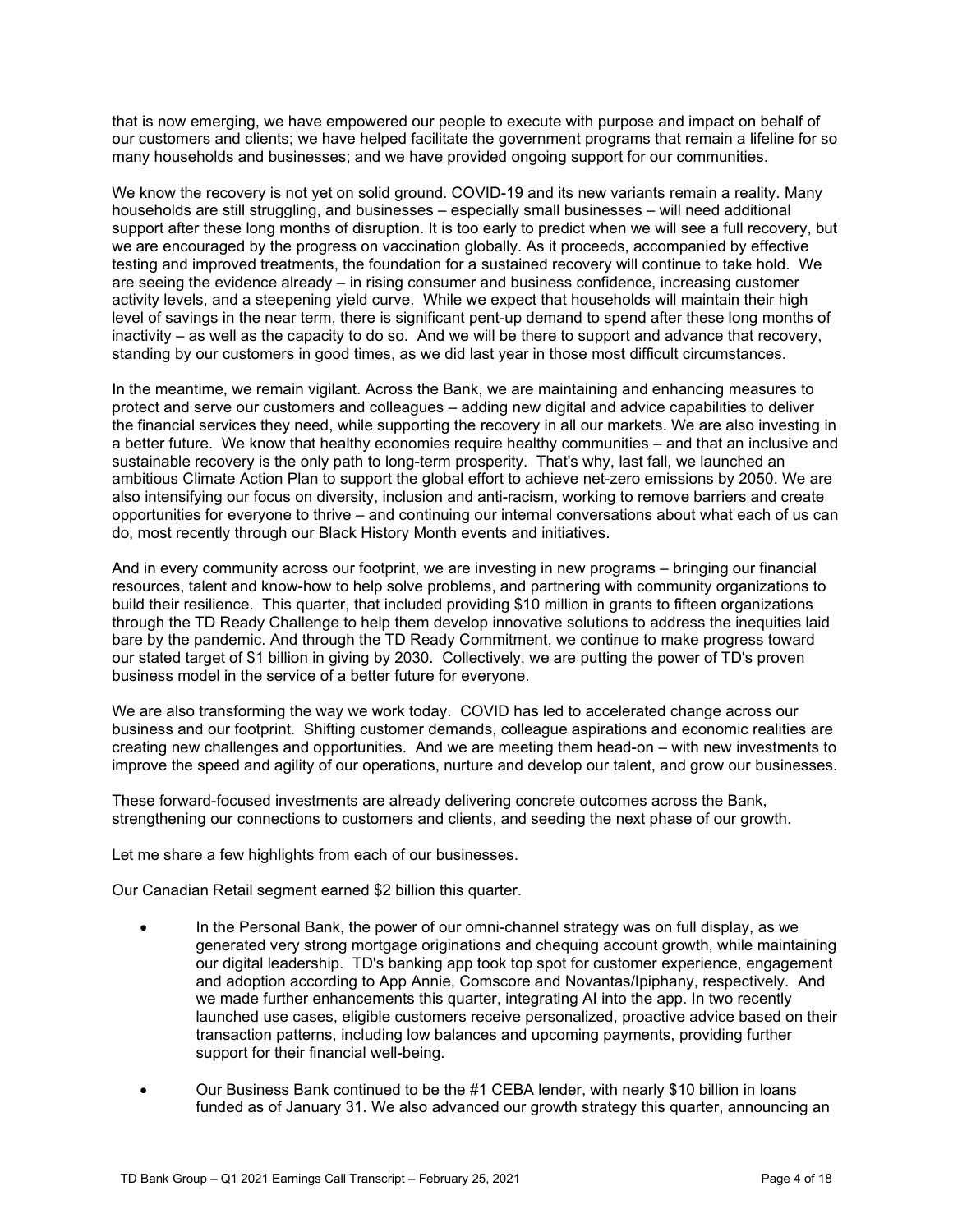agreement to acquire Wells Fargo's Canadian Direct Equipment Finance operations. The transaction, which we expect will close in the first half of calendar 2021, subject to regulatory approvals and closing conditions, will expand our mid-market presence in this key business line and add scale in new geographies.

- In our Wealth business, we had another strong quarter for customer acquisition and generated a record \$12 billion in retail net asset growth across the franchise. In TD Direct Investing, customers are responding to the enhancements we've made to our industryleading WebBroker platform, including expanded educational resources to help them build their investing knowledge. Addressing the growing appetite for sustainable investing, TD Asset Management also added three new ESG ETFs to its product line-up.
- And in our Insurance business, our direct-to-consumer, digital-first offering continued to drive strong customer acquisition and premium growth.

Our U.S. Retail Bank earned US\$615 million this quarter.

Core consumer checking growth remained exceptionally strong – up more than 30 per cent from a year ago – as customers continue to choose TD for their banking and savings needs. Reflecting our commitment to the small business recovery, we continued to facilitate access to the PPP program, accepting over 25,000 applications representing US\$2 billion in funding, as round two of the program got underway.

- Delivering more of the Bank to our 9-million-plus commercial and consumer customers is central to our continued success in the U.S. market. To that end, we merged our Corporate and Specialty Banking teams with the Commercial organization this quarter, to strengthen our competitiveness in key industry verticals and drive further portfolio growth. Combining CSB's expertise in priority growth areas like Asset Based Lending, Equipment Finance, Healthcare and Commercial Real Estate with the Commercial Bank's capabilities in middle market, community and small business lending will help us scale our core businesses and build the Commercial Bank of the future.
- We were also proud to see TD Auto Finance receive the highest ranking in Dealer Satisfaction among National Non-Captive Lenders with Prime Credit, according to the J.D. Power 2020 U.S. Dealer Financing Satisfaction Study.
- And we booked our first share of net income from Schwab this quarter. It contributed US\$161 million in earnings, bringing U.S. Retail segment earnings to US\$776 million, or \$1B C\$.

Our Wholesale segment had another strong quarter, earning \$437 million, as the investments we've made to broaden and deepen our client base and product capabilities enabled us to do more business across our global platform.

- In our Canadian business, we were proud to be lead left bookrunner on Air Canada's C\$912 million share offering.
- In the U.S., we advised Nasdaq on its US\$2.8 billion acquisition of Verafin.
- And from our new Dublin base, we acted as joint lead manager on the European Union's 2nd SURE issuance, a dual-tranche 5-year and 30-year transaction with total volume of EUR 14 billion. It's the largest SSA transaction TD Securities has underwritten to date – and highlights our continued growth and success serving our European clients.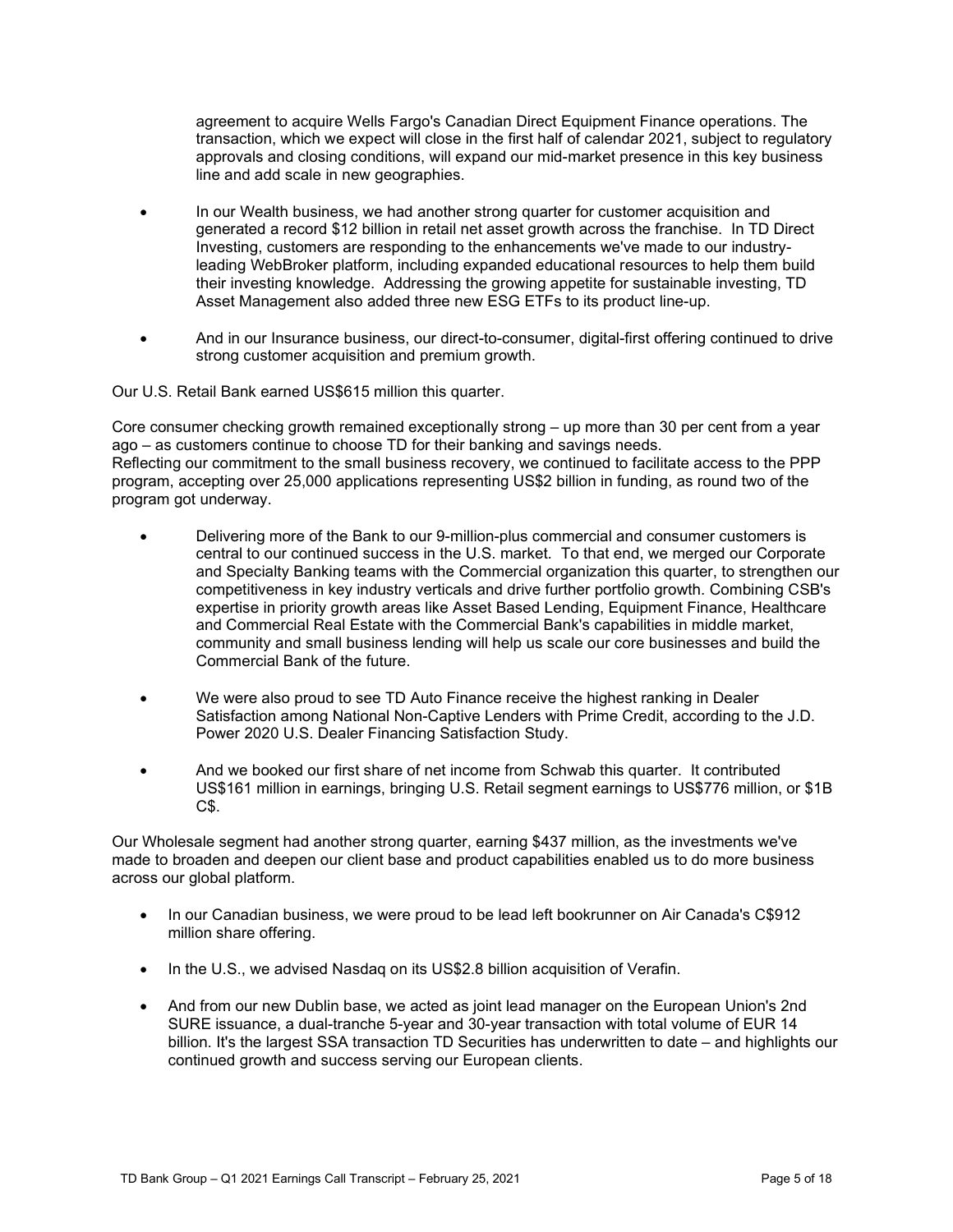Overall, I'm very pleased with our start to fiscal 2021. As I look ahead to the balance of the year, I am encouraged by the gathering evidence of a recovery, and our ability to make the most of it. My confidence is reinforced by the power of our model, the clarity of our purpose, and the strength of our people.

I'll end by thanking them. Our people are our greatest asset. Through a challenging year, they were there for each other and our customers, sustaining and strengthening our winning culture.

Together, we've come a long way over the past year. And, as One TD, we are well-positioned to meet every challenge and continue to build the Better Bank.

With that, I'll turn things over to Riaz.

# **Riaz Ahmed – TD – Group Head and CFO**

Thank you, Bharat. Good afternoon everyone. Please turn to slide 8.

- This quarter, the Bank reported earnings of \$3.3 billion and EPS of \$1.77. Adjusted earnings were \$3.4 billion, and adjusted EPS was \$1.83.
- Revenue increased 2%, reflecting volume growth in the personal and commercial banking businesses and higher wealth, insurance and wholesale revenue, partially offset by lower margins in the retail businesses.
- Provision for credit losses was \$313 million, down \$604 million sequentially, mainly reflecting lower performing PCL.
- Expenses increased 6% year-over-year, primarily reflecting an increase in the retailer program partners' net share of the profits from the U.S. strategic cards portfolio reflecting lower PCL, and store optimization costs.

Please turn to slide 9.

- Canadian Retail net income was \$2.0 billion, up 14% year over year. On an adjusted basis, net income increased 12% year over year.
- Revenue increased 1% reflecting higher wealth and insurance revenue, and higher loan and deposit volumes, partly offset by lower margins.
- Revenue up reflecting higher transaction and fee-based wealth revenue, higher insurance revenue, and higher loan and deposit volumes, partly offset by lower margins.
- Average loan volumes rose 4% reflecting growth in business and personal, including record RESL originations. Average deposits rose 21%, reflecting double-digit growth across all businesses. Wealth assets increased 7%, reflecting market appreciation and new asset growth.
- Margin was 2.65%, a decrease of 6 bps from the prior quarter, reflecting changes in asset mix and the impact of lower rates.
- Total PCL was \$142 million, down 43% sequentially, reflecting lower performing and impaired PCL.
- Total PCL as an annualized percentage of credit volume was 0.12%, a decline of 10 basis points quarter over quarter.
- Reported expenses increased 1%, and adjusted expenses increased 2%.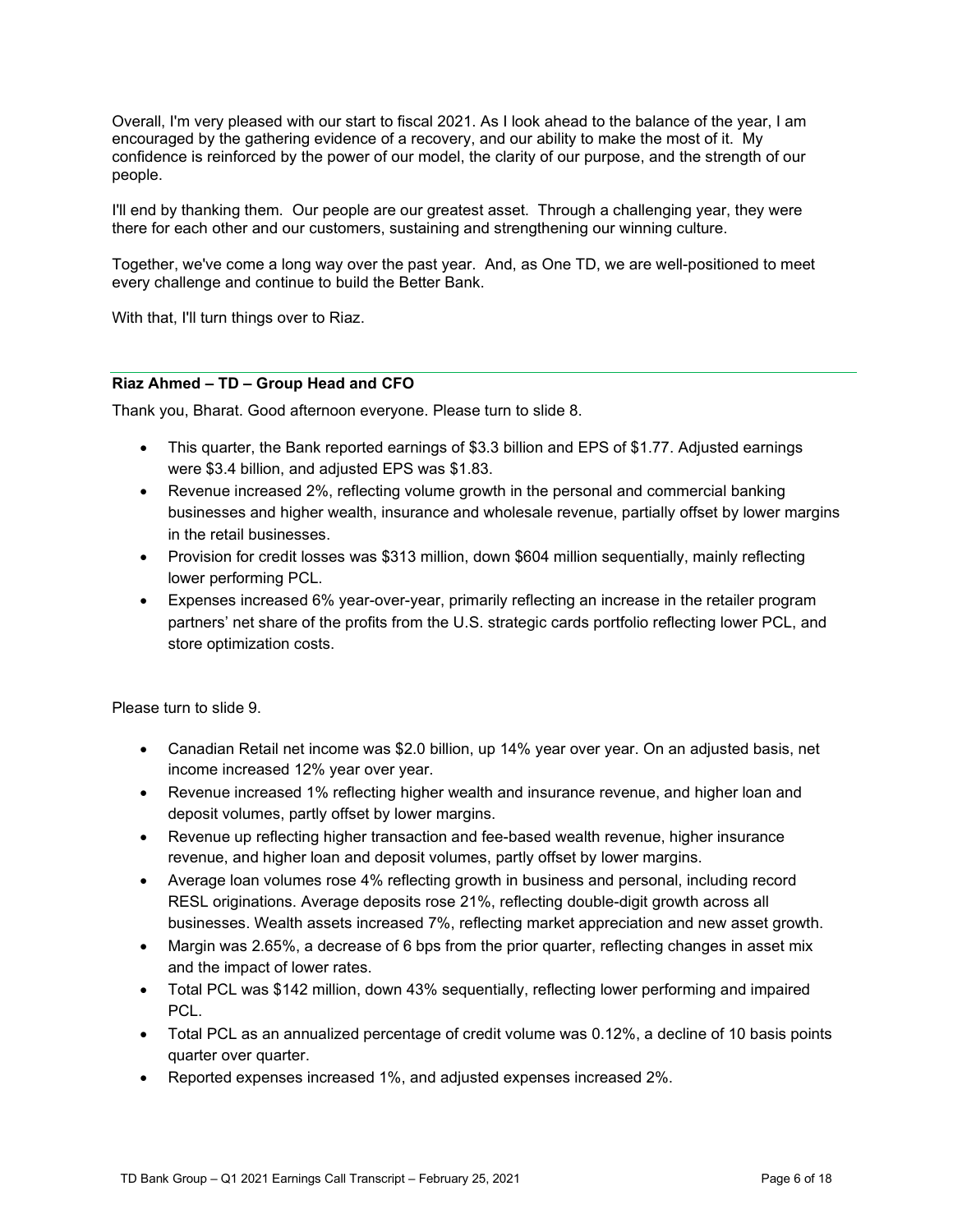Please turn to slide 10.

- U.S. Retail segment reported net income was US\$776 million.
- U.S. Retail Bank net income was US\$615 million, down 14%, primarily reflecting lower revenue and higher expenses, partially offset by lower PCL.
- Revenue decreased 5%, reflecting lower deposit margins and fees, partially offset by volume growth and income from SBA PPP loans.
- Average loan volumes increased 5% year over year, mainly reflecting growth in business loans relating to PPP originations. Deposit volumes excluding sweep deposits were up 28%, including 33% growth in core consumer checking. Sweep deposits were up 38%.
- Net interest margin was 2.24%, down 3 basis points sequentially.
- Total PCL, including only the Bank's contractual portion of credit losses in the strategic cards portfolio, was US\$103 million, down 76% from the prior quarter.
- The U.S. Retail net PCL ratio was 0.25%, down 76 basis points from last quarter.
- Expenses increased 9%, primarily reflecting US\$76 million in costs associated with the closure of approximately 80 stores announced during the quarter. The bulk of the closures will occur in Q2 and will result in approximately US\$60 million in additional costs next quarter.
- The contribution from TD's investment in Schwab was US\$161 million compared with a contribution of US\$152 million from TD Ameritrade a year ago. Amortization of acquired intangibles and acquisition and integration-related charges associated with the Schwab transaction are reported in the Corporate segment.

Please turn to slide 11.

- Wholesale net income was \$437 million, an increase of 56%, reflecting higher revenue, partially offset by higher non-interest expenses.
- Revenue was \$1.3 billion, up 25%, primarily reflecting higher trading-related revenue and higher loan, underwriting and advisory fees.
- PCL increased by \$26 million sequentially, reflecting an increase in impaired PCL relative to recoveries in the prior quarter.
- Expenses were up 9%, primarily reflecting higher variable compensation.

Please turn to slide 12.

- The Corporate segment reported a net loss of \$197 million in the quarter, compared with a net loss of \$227 million in the first quarter last year.
- The year-over-year decrease reflects a higher contribution from other items, partially offset by acquisition and integration charges related to the Schwab transaction.
- The increase in other items primarily reflects higher revenue from treasury and balance sheet management activities this quarter and an unfavourable adjustment related to hedge accounting in the same quarter last year.
- Net corporate expenses were flat compared to the same quarter last year.
- Adjusted net loss for the quarter was \$94 million, compared with an adjusted net loss of \$168 million in the first quarter last year.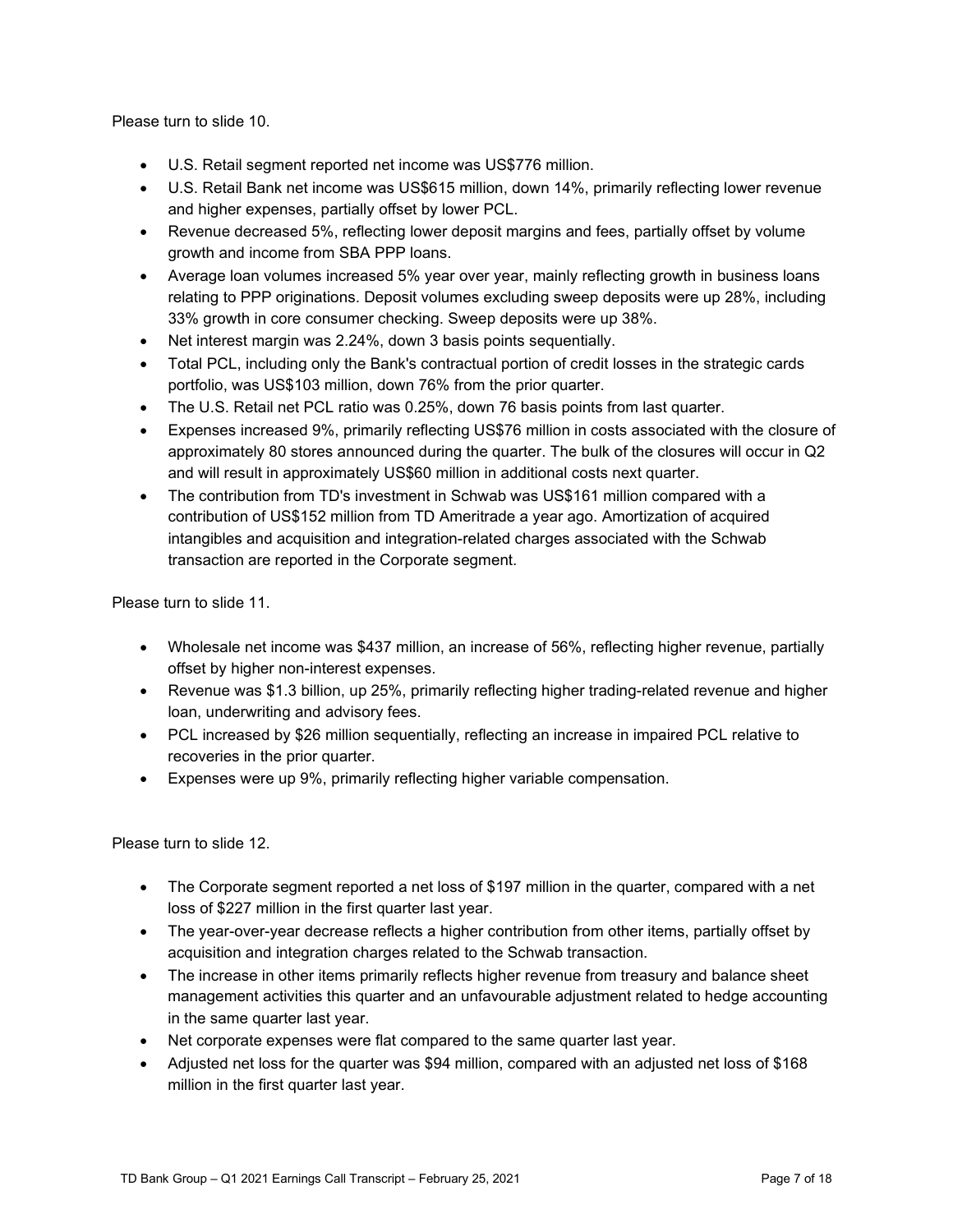Please turn to slide 13.

- The Common Equity Tier 1 ratio ended the quarter at 13.6%, up 50 basis points from Q4.
- We had strong organic capital generation this quarter, which added 37 basis points to CET 1 capital. Actuarial gains on employee benefit plans added 9 basis points, and unrealized gains on FVOCI securities another 5 basis points.
- The 5 bps increase in CET 1 attributable to lower RWA net of FX was primarily a function of lower Credit Risk and Market Risk RWA.
- As noted last quarter, OSFI's transitional adjustment for ECL reclassified from Tier 2 to CET1 capital was previously subject to a 70% scalar factor, which declined to 50% for 2021, effective this quarter. This reduced our CET 1 ratio by 14 bps.
- The leverage ratio was 4.5 percent this quarter, and the LCR ratio was 139 percent, both well above regulatory minimums.

I will now turn the call over to Ajai.

# **Ajai Bambawale – TD – Group Head and Chief Risk Officer**

Thank you, Riaz and good afternoon everyone. Please turn to slide 14.

- Gross impaired loan formations were 16 basis points, stable quarter-over-quarter at cyclically low levels, reflecting:
	- $\circ$  The ongoing impact of bank deferral and government economic support programs.

Please turn to slide 15.

• Gross impaired loans were \$3.06 billion or 42 basis points, stable quarter-over-quarter.

Please turn to slide 16.

- Recall that our presentation reports PCL ratios both gross and net of the partners' share of the U.S. strategic card credit losses. We remind you that credit losses recorded in the Corporate segment are fully absorbed by our partners and do not impact the Bank's net income.
- The Bank's provisions for credit losses in the quarter were \$316 million, or 17 basis points, representing a 15-year low, reflecting:
	- $\circ$  The ongoing impact of bank deferral and government economic support programs, and
	- o A performing allowance release.

Please turn to slide 17.

- The Bank's Impaired PCL increased \$106 million quarter-over-quarter, primarily reflected in:
- The U.S. credit card portfolios, and
	- o Largely recorded in the Corporate segment.
- Performing PCL decreased \$711 million quarter-over-quarter, largely due to:
	- o Lower provisions in the commercial lending portfolios, and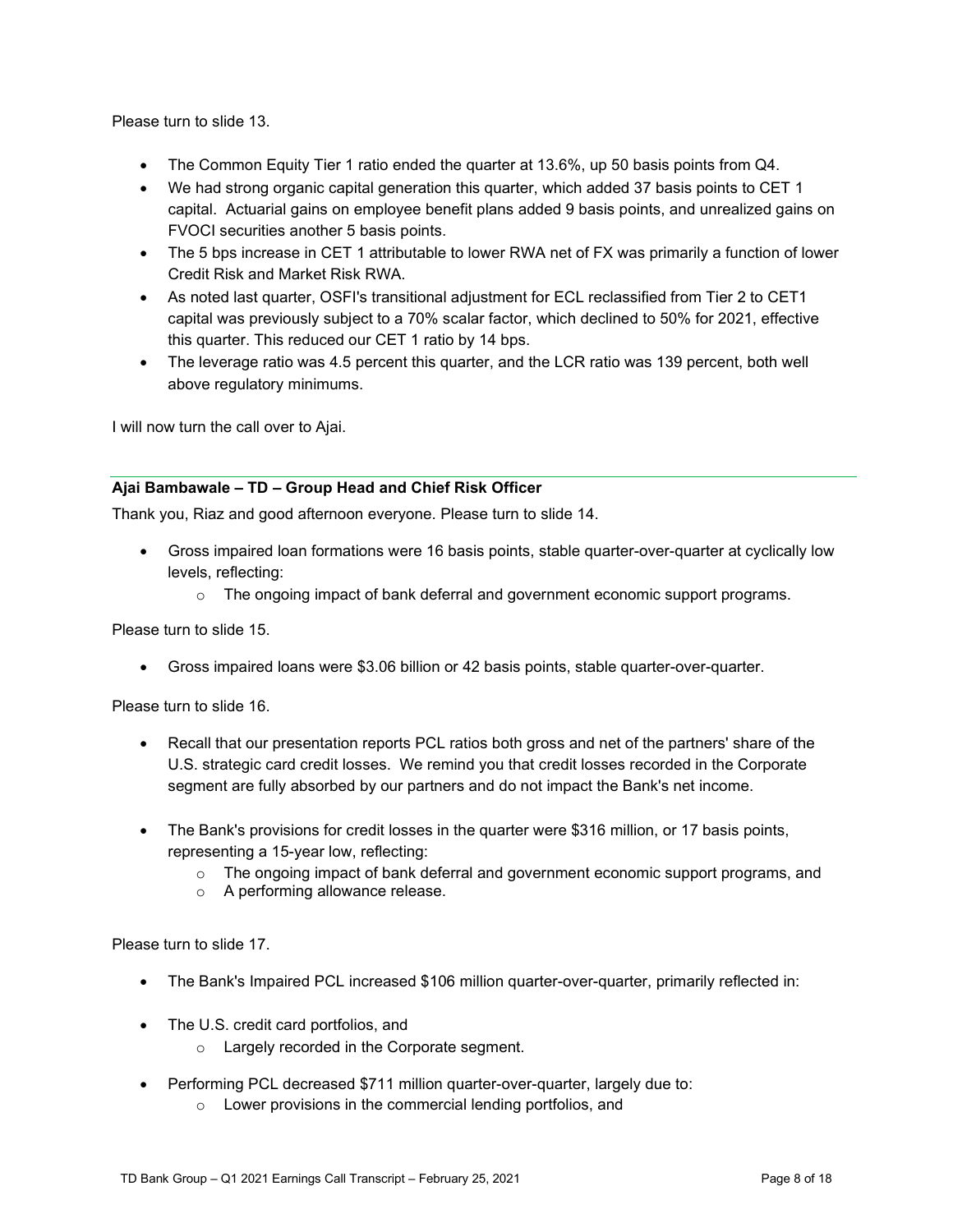o Allowance releases in the consumer lending portfolios.

Please turn to slide 18.

- The Allowance for Credit Losses decreased \$437 million to \$8.9 billion quarter-over-quarter, reflecting:
	- $\circ$  The impact of foreign exchange,<br>  $\circ$  Resolutions of impaired loans in
	- Resolutions of impaired loans in the Wholesale segment, and
	- $\circ$  Performing allowance releases in the consumer lending portfolios, related to:
		- Improvement in our macroeconomic forecasts and client credit attributes, partially offset by
		- Management overlays to address ongoing elevated uncertainty.
- Now, to summarize the quarter:
- Key credit metrics, including gross impaired loan formations, gross impaired loans, and the provision for credit losses were all at cyclically low levels this quarter.
- Going forward, we may see credit results vary by quarter, as
	- $\circ$  The ultimate magnitude and timing of the pandemic related credit impact remains uncertain, and
	- o There is a wide range of possible outcomes.
- To conclude, we are well positioned to manage through these challenging times, given:
	- o The significant addition to our allowance last year,
	- o Our strong capital position, and
	- o Our broad diversification across products and geographies.

With that, operator, we are now ready to begin the Q&A session.

# **QUESTION AND ANSWER**

# **Operator**

Thank you. We will now take questions from the telephone lines. [Operator Instructions] And the first question is from Paul Holden from CIBC World Markets. Please go ahead.

# **Paul Holden – CIBC World Markets – Analyst**

Thanks. Good morning. I have a couple of questions for you, I guess, related to expenses. So, you highlighted the branch optimization in the quarter and the costs that you're going to run through this quarter and next quarter related to that. What I want to ask you about is, what is the expected cost savings on the other side? Will that flow through? Will that be offset by ongoing investments in technology or otherwise? And then, where do you think you can ultimately take the efficiency ratio for the US banking segment over time?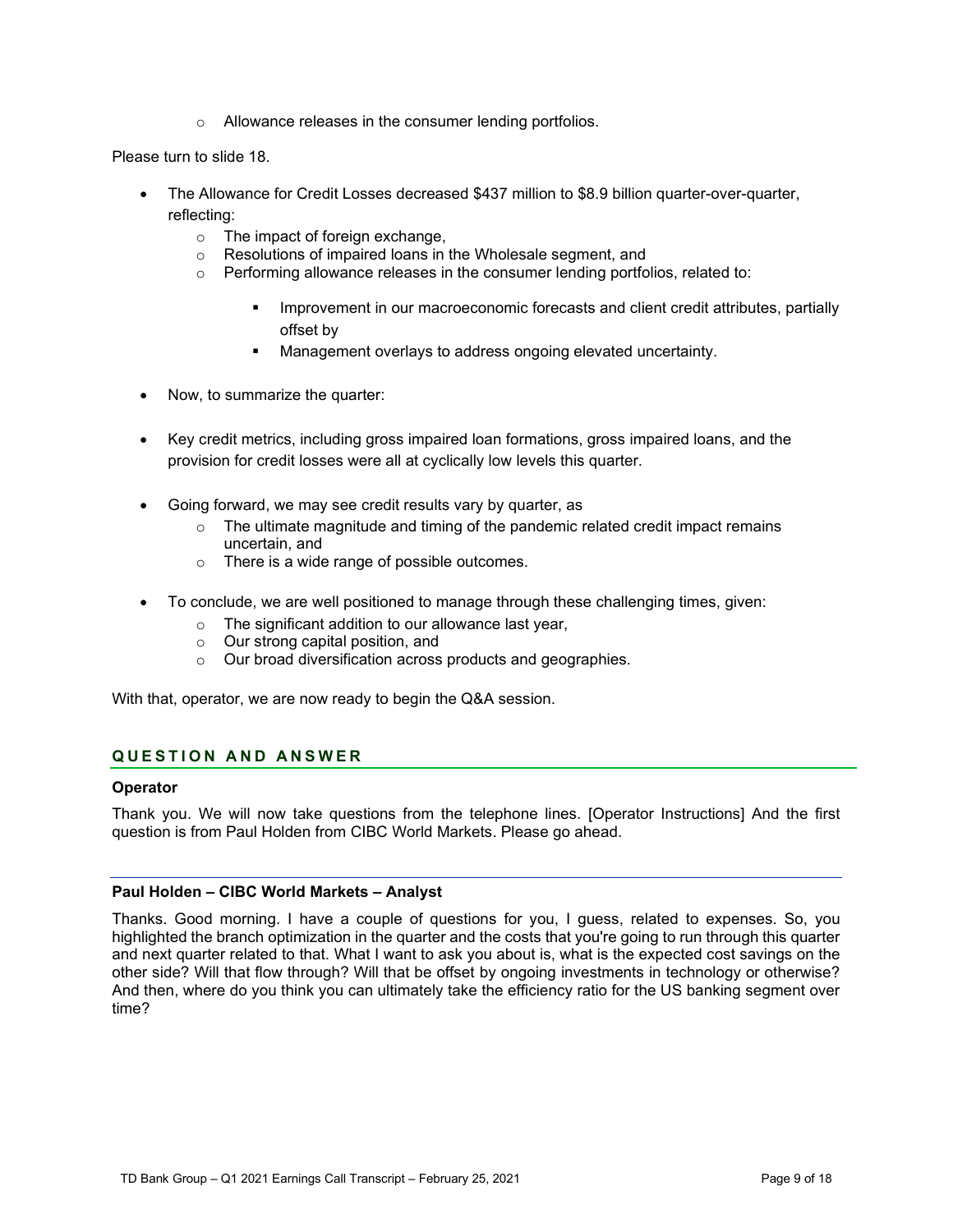# **Greg Braca – TD – President and CEO, TD Bank America's Most Convenient Bank**

We did have a notable item, obviously, in the quarter for store restructuring. And obviously, it was a larger impact to the number of stores that we will be closing relative to the normal pruning we would do annually for the last several years.

So, we've announced that we'll be shutting down 82 stores. And the impact of those 82 stores, given the IFRS accounting rules for the charge for the real estate, for the closure of those stores, will be charged from the couple of quarters between the time it's announced and the time they're actually closed.

So, obviously, once we announce those closures, we have a 90-day disclosure period and all sorts of regulatory checkboxes that we must include and most of them will be closed later in April. You'll also see an impact of that, as you noted, in the second quarter.

The way I think about those is really the view of how do we see our network from Maine to Florida over the next several years? Which are the stores that we believe were either redundant or that we could optimize with other nearby locations? And how do we think about harvesting that expense save and really making sure we're reinvesting that back into the business for further growth.

And as we've been talking about it for the last several quarters, really for the last several years, investing in digital platforms on the consumer side, small business initiatives, and certainly growth in our commercial and wealth businesses.

I think the one thing that COVID has taught us is that our customers want access to us but they want it in always. They do want physical. And we're seeing many of our customers return into the store and we're bullish on that. And you'll see markets in future years where we continue to invest in new stores. But what you're also seeing is the need for investment in digital and digital capabilities, and we're doing just that.

# **Paul Holden – CIBC World Markets – Analyst**

Okay. Thank you. And then the second part of the question was with the longer-term outlook for the operating efficiency ratio in US banking.

# **Greg Braca – TD – President and CEO, TD Bank America's Most Convenient Bank**

Yeah, there's obviously two parts to that, and I'll let Riaz jump in if he wants to add anything to this. But, obviously, the efficiency ratio over the last several quarters has crept up, but that's mostly because of the revenue line. And as you've noticed that if you back out the notable item here for the stores, the way we like to think about it is we're running something close to breakeven expenses from a year-over-year perspective. And those numbers will obviously bump around from quarter-to-quarter, depending on initiatives. But efficiency ratio will come back down as we see volumes come back up and as we see any relief on the rate side or we continue to grow out of it from a volume perspective. I think if you went back pre-COVID, you would have seen the efficiency ratio in the low- to mid-50% range.

And I don't know, Riaz, if you have anything else you want to add to that?

# **Riaz Ahmed – TD – Group Head and CFO**

No. You've covered it, Greg. I think, Paul, as we see rates starting to normalize again, I think it's entirely possible to get back into the low-50%.

#### **Meny Grauman – Scotia Capital – Analyst**

Hi. Good afternoon. Riaz, when I do the straight math on your PTPP earnings, looks like it was down 4% year-over-year. But I'm wondering how you think about it. And specifically, I'm curious about the impact of the strategic card portfolio on this calculation and also on the leverage ratio.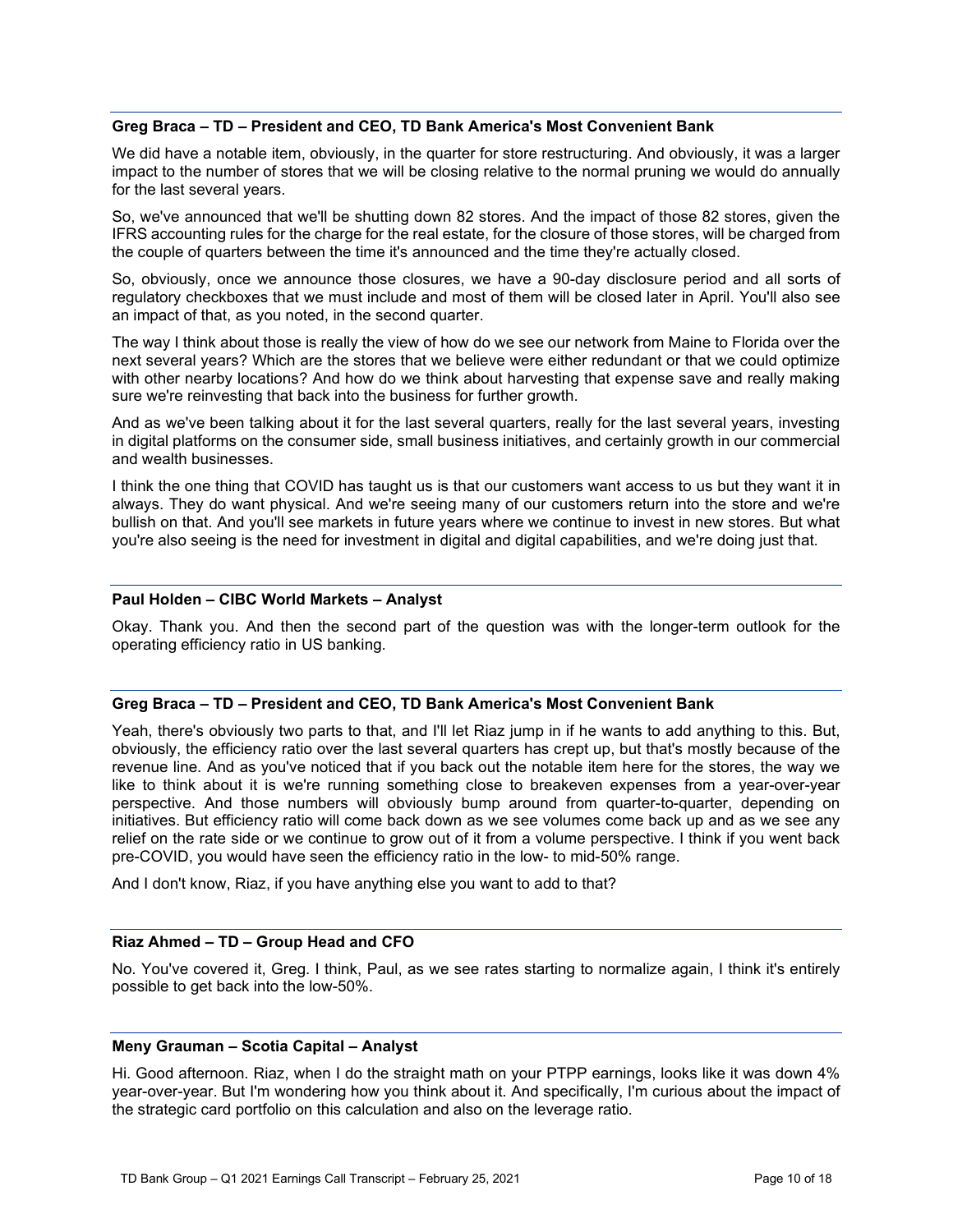# **Riaz Ahmed – TD – Group Head and CFO**

Thank you, Meny. Look, I think there are three things that you should look at when looking at PTPP and operating leverage.

First is the currency impact. So, if you simply take our expenses for the US segment from Canadian dollars to source currency, that would be the first adjustment that I'd suggest would be worth looking at.

Secondly, I think the store closure costs that Greg just mentioned, to the extent that one can think of those as onetime costs, I don't think they should, in our view, figure into PTPP or operating leverage.

And then the strategic card portfolio, which I'll just walk through in a second, the component of the payment that we make to the retailers that goes to change in PCL should also perhaps be adjusted out of those calculations to the extent that we're trying to figure out what pre-tax, pre-provision earnings are. So, I think when one looks at it on that basis, on a year-over-year basis, our PTPP actually grew by just under 5%. And on a quarter-over-quarter basis, the growth is mid-6%. So, quite a bit better than what the headlines would look at, at the top of the house and the way you look at it.

I think on the matter of the strategic cards portfolio and the PCL relating to that, if you look on page 26 of our slide where we have for the last few quarters laid out an example that if you had a credit card portfolio for C\$1 billion that earned a revenue of C\$150 million and has PCL of C\$50 million, so that the risk-adjusted profit were C\$100 million. And if the sharing arrangements were such that we retained 20% of the riskadjusted profit and paid to the retailers 80% of that, then, from a GAAP perspective, we would record revenue in the financial statements of C\$150 million, PCL of C\$50 million, noninterest expenses for the portion that we paid to our retailer partners of C\$ 80 million, so we retain C\$20 million.

In the segment accounting for US Retail, we record our net share of that, so retail revenue would be C\$30 million, PCL would be C\$10 million, and net income would be C\$20 million. And in the Corporate segment, we record revenue that our retailers enjoy from that portfolio being C\$120 million, their share of the PCL at C\$40 million, and then the amount that we pay to them in noninterest expenses is C\$80 million.

So, if it turns out that in a subsequent period revenue was still C\$150 million, but PCL was C\$0 million, then what you'd get in the Corporate segment is revenue of C\$120 million for the retailer partners' share, PCL of C\$0 million, the net payment would be C\$120 million. So, our noninterest expenses would go up by C\$40 million, reflecting the component of the retailers' share of the PCL reduction. So, in order to get an applesto-apples comparison of revenue to expenses on a PTPP or an operating leverage basis, we would tend to add back the amount of PCL that is in the Corporate segment to our expense line.

So, as I said, I think if you look at that on that basis, Meny, which I think is the right way to look at it, our PTPP has actually been quite strong quarter-over-quarter and year-over-year.

#### **Meny Grauman – Scotia Capital – Analyst**

Just as a follow-up on that, what kind of pre-tax, pre-provision growth do you expect for the year as a whole? Under your calculation at 5%, as you mentioned, is that something that can be sustained throughout the rest of the year? How do you view that in fiscal 2021?

# **Riaz Ahmed – TD – Group Head and CFO**

I think if you look at fiscal 2020, what we have highlighted is the fact that we have a diversified and an integrated business model in US Retail Banking and Canadian Retail Banking. And so where, in Canada, in particular where margins have compressed, we have seen the benefit of that coming through the wealth and insurance revenue because we position our bank against our Canadian Retail customers in a holistic way where somebody may have a checking and savings account and credit cards and mortgages with Teri, and they may have wealth products with Leo, and they also may be buying their home and auto insurance from us.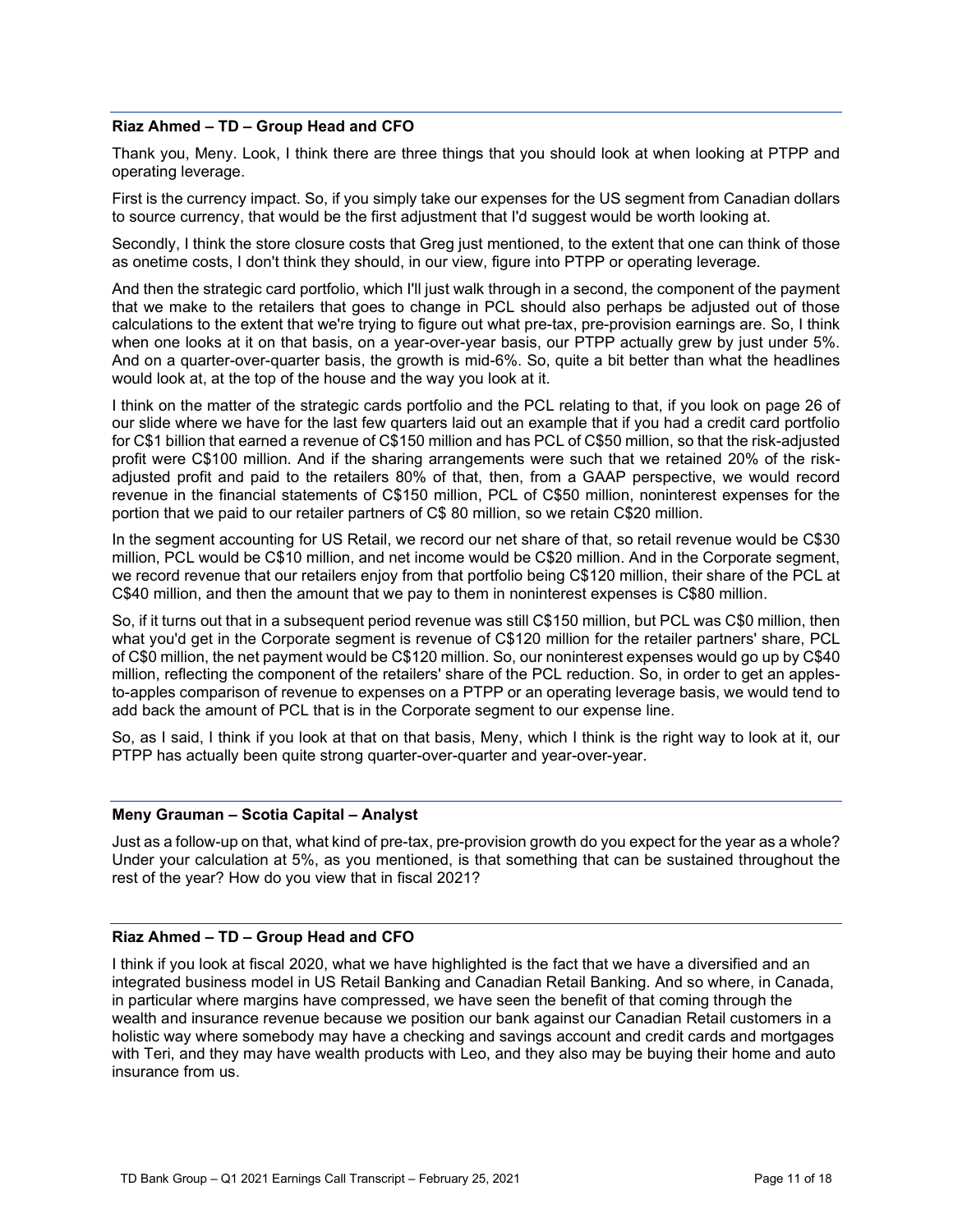We were thrilled at the fact that through 2020, Canadian Retail NIAT grew by 12% year-over-year, which is just a stunning accomplishment, in my view, in how our customers trust us and how our customer acquisition engine is working. And then, of course, we had the very strong wholesale revenues in a period when interest rates have been very low and customers have been taking advantage to complete their financings and their M&A activity. So, I think we really tend to highlight the diversification in our business model and its customer centricity.

# **Gabriel Dechaine – National Bank Financial – Analyst**

Hey. Merci. So, as a quick clarification here, Riaz, the IDA agreement with Schwab, I think the new fee structure kicked in at the end of last quarter. So this would be the full effect reflected in your results this quarter?

# **Riaz Ahmed – TD – Group Head and CFO**

Yes, that would be correct because the transaction closed on October 6.

# **Gabriel Dechaine – National Bank Financial – Analyst**

Okay. And then starting July 1, that's when Schwab can start, I guess, sweeping those deposits under the hood, \$10 billion or so a year to their balance sheet. But since the amount of deposit is so much higher, it's a much longer path to get to that \$50 billion minimum level I guess. Is that how we should be looking at it now?

# **Riaz Ahmed – TD – Group Head and CFO**

Yes, that's right. I think from the time that we announced the transaction to the time that we closed, there was a significant increase in IDA balances. So you are right, the degree to which those balances from closing would be closer to US\$50 billion will have become longer. And so, in this first period on July 1 after closing, Schwab can take back, if they wish, the amount of the balances as of closing plus US\$10 billion. So the difference between the balances to US\$10 billion minus the amount on closing is what they can take on July 1.

#### **Gabriel Dechaine – National Bank Financial – Analyst**

Okay. I might have to follow up on that, but I got the gist of it. Now, question for Greg. Obviously, the US has the new administration now. They have a new Head of the CFPB as well. And I'm just wondering what you're thinking of these days when it comes to potential regulatory actions that could have a negative impact on your fee income line, similar to what we saw after the financial crisis, if there's any whispers of actions taking place there. And even if it there's not, are you taking another look at how you – your fee structures in the US and how you're charging for certain services there and how that might evolve over the next year?

#### **Greg Braca – TD – President and CEO, TD Bank America's Most Convenient Bank**

Gabriel, thank you for the question. And certainly, a lot going on in the US these days that we all continue to watch. But what I would just remind everyone is that whether it was the last administration or eight years before that or even before that, we found a way to continue to grow the bank and add customers and grow revenue and grow the bottom line and continue, most importantly, to take share and service our customers and stack up the J.D. Power awards that we so much love behind my desk and do those sorts of things. And that's our continued plan regardless of the environment.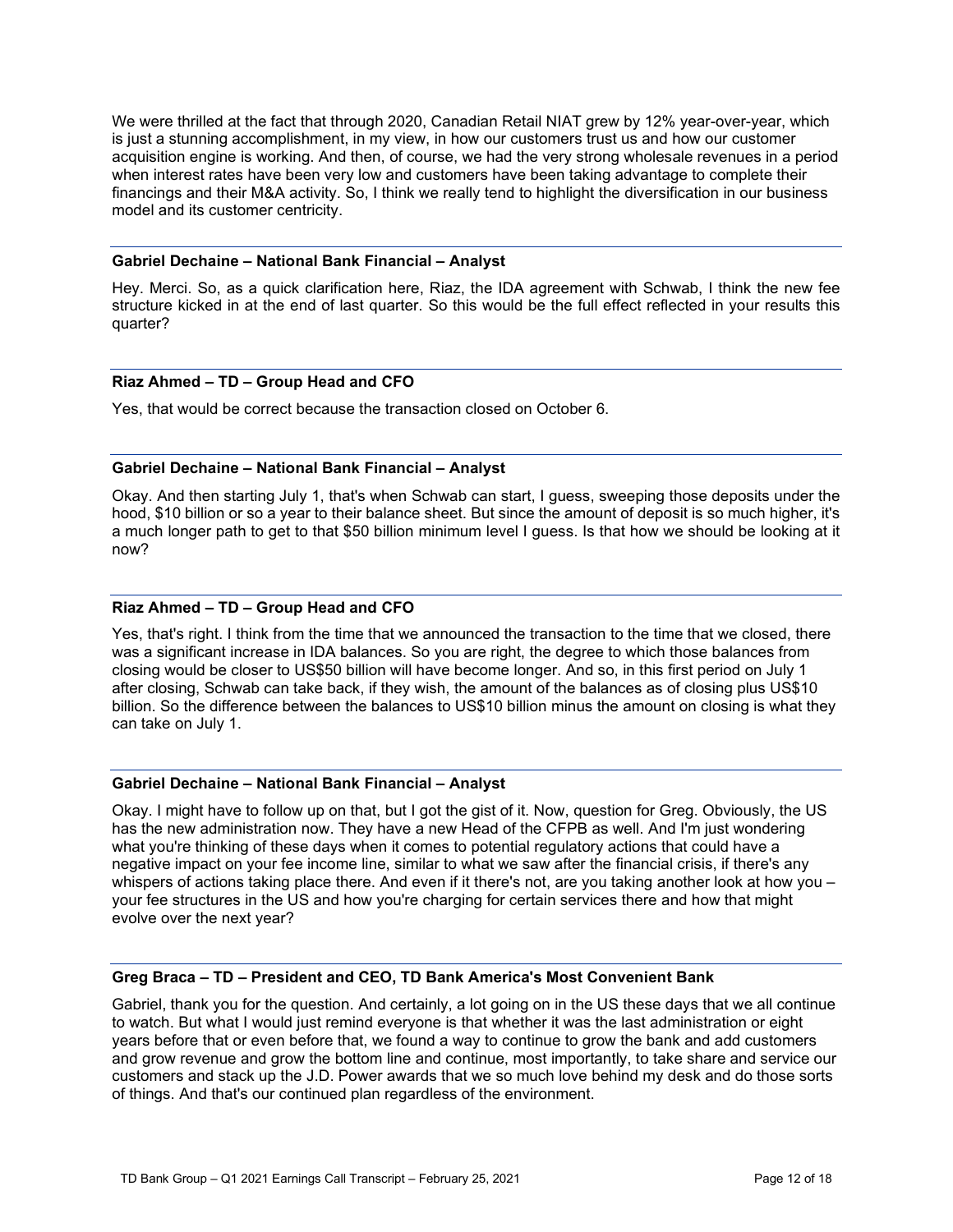I think one of the things that we get called out for is some of our fee income drivers. And one of the things we're keenly focused on, given the maturity of the bank that we're building real-time, is how do we find other ways to grow fee income. And the good news is we believe we have terrific upside across the US and across segments, certainly in wholesale, certainly in our wealth business that we're collaborating on with Leo. And how do we leverage this new partnership with Schwab, how do we do more in our traditional everyday middle market and commercial banking businesses and small business and treasury management.

So, yeah, I mean, there'll be puts and takes with every change that occurs. But we do believe we will find ways, most importantly, to add new households and new customers that will blunt any one particular area.

# **Ebrahim Poonawala – BofA Securities – Analyst**

Hey. Good afternoon. I had a question around credit card lending. One, if you can just talk to your expectations on when credit card growth comes back both in the US and Canada? And secondly, talk to us around the risk from these buy-now-pay-later companies which are emerging. You're a partner with Target, but Target has kind of partnered with one of them called Affirm. I'm just trying to get a sense, Bharat, like, do you see these new companies as a risk to credit card lending and to your business, and to what extent do you see that risk? Thank you.

# **Bharat Masrani – TD – Group President and CEO**

Ebrahim, this is Bharat. And I'm going to pass it on to Teri to talk about the Canadian business and then Greg perhaps can comment on the US. And then I'll come back and provide you an overall view. So, Teri?

#### **Teri Currie – TD – Group Head, Canadian Personal Banking**

Okay. Thank you. Thanks, Ebrahim. So, let me start with sort of the strengths of the card business in Canada. So, obviously, in the more immediate term, we've seen customer liquidity resulting in pay-downs. We've seen the COVID impacts of lockdowns. And then, January is seasonally a lower volume period. Having said that, I look at a couple of aspects in thinking about the business and its potential to capture pent-up demand once economies reopen and activity resumes.

From an acquisition standpoint, if you think about the Canadian cards business and then sort of think about half of our customer base as travel and luxury, and half of the base as other categories of spend such as everyday spend and cash-back, we invested over the last number of years and have a very strong lineup against cash-back, and that's performing well year-over-year despite the circumstances and in light of the circumstances.

We've got a very strong partnership with Amazon that is paying big dividends for us and our customers since the launch of that partnership, and there's more opportunity there. And then, obviously, larger ticket purchases in the travel and luxury space have the opportunity to come back. And we have our fantastic partnership that we only launched in November with Air Canada. And in fact, in January, our TD Aeroplan Infinite Visa Card was named the best airline card in Canada. And so, that along with our proprietary travel offering, positions us I think across the board incredibly well as demand returns.

The other piece to think about that is, while we have better line of sight now into the economic circumstances, some of the acquisition strategies that we had on pause in 2020 we've resumed, and those will allow us to build balances even, I would say, during a period where the activity has not returned. So, overall, when I look across the strengths of our offering, obviously we don't know the timing of the rebound, but I believe we're well-positioned for the pent-up demand.

Maybe just a comment on buy now, pay later. We have in our MBNA portfolio post-purchase capabilities in terms of customers being able to put an installment plan. And there are in the US, and maybe I'll pass to Greg, at point-of-sale capabilities in this regard.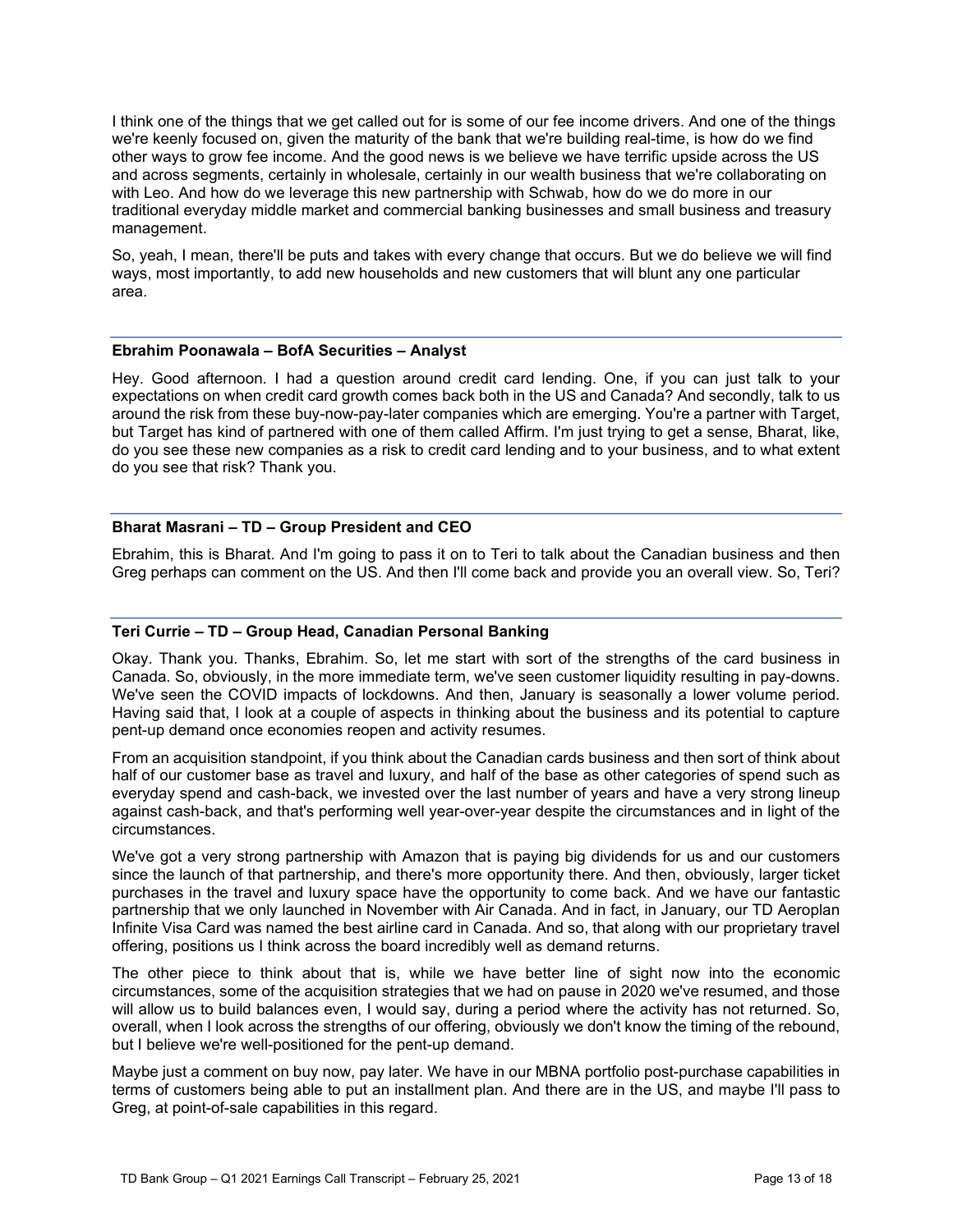# **Greg Braca – TD – President and CEO, TD Bank America's Most Convenient Bank**

Teri, thank you. I would just say we've certainly saw balances come down from their peaks a year ago, Ebrahim. And as the economy begins to heat back up and things begin to open back up, and we're certainly hearing a lot of anecdotal data from that, not only from the folks that are on the economic side, but also our customers directly and businesses. And there's certainly pent-up demand to go a little bit back more to normal. And as that activity picks back up again, we'd certainly expect to see card volumes follow suit, as folks can get out and about again, especially from a travel and leisure standpoint, certainly from a restaurant standpoint in some geographies.

What I would just tack on to the buy now, pay later, we're already in that business effectively. And we have a business called Retail Card Services as part of our portfolio. It's a couple of billion dollar portfolio and we partner with national retailers and provide point-of-purchase finance. So it's a business we're certainly staring down, but it's a business we're already in.

# **Bharat Masrani – TD – Group President and CEO**

And Ebrahim, this is Bharat. I mean, there's no need for me to add more than what you've already heard. Overall, our card business is a key business for us. It's a very important business. And we're thrilled with how our business has evolved in Canada. As to what we've become, yes, we are heavily travel-oriented, which, when we get off this pandemic, may turn out to be an advantage once again. And some of the other work the teams have done, what Teri has done, is to become a player on the Cash-Back Card as well, which has been very, very useful through this period.

In the US, our business is very young. Yes, we have these partnership deals. But what Greg and his team are really working on is our bank card offering and that is growing quite well. This is the TD-branded cards through our retail network there. So, overall, a very important product. Yes, it's evolving. The whole payment space is evolving very fast. But rest assured, we are keeping up with all those trends and, where appropriately, we're making the investments to make sure that we too have those capabilities. And given our brand, I expect us to have our fair share of the market.

#### **Doug Young – Desjardins Securities – Analyst**

Hi. Good afternoon. I guess, this question is going to be for Teri, and Riaz I think mentioned it in his remarks. Just the strength in the wealth and the insurance side was very noteworthy. And I would have expected the P&C insurance to have a really good quarter, given everything that we've seen, and there's a publicly traded comp that we can look at. But it looks like the wealth business was actually the bigger contributor. Anyway, Teri, I'm just hoping you can dig a little bit more into what you saw. Maybe if you can parse out some of the pieces, that would be helpful.

# **Teri Currie – TD – Group Head, Canadian Personal Banking**

Certainly. Thanks for the opportunity, Doug. So, let me start with insurance since you started there. We've been investing in this business, and we have both a phone capability, but a probably industry-leading endto-end capability in this business that we've been investing in. And so, we've had strong business growth for the year-over-year, and a good claims experience. And we've been able to manage also helping customers as they've gone through this difficult time.

What I would say is that the other element of this business that's unique is our collision centers across the country. In the auto business, when our customers do have an accident, there are oftentimes TD centers that can help make that a better experience for those customers. We've been investing in our capabilities. We are doing a great job as an online insurer. We have, I think, the business model and capabilities and customer experience for the future. And in Q1, we had record earnings in that business.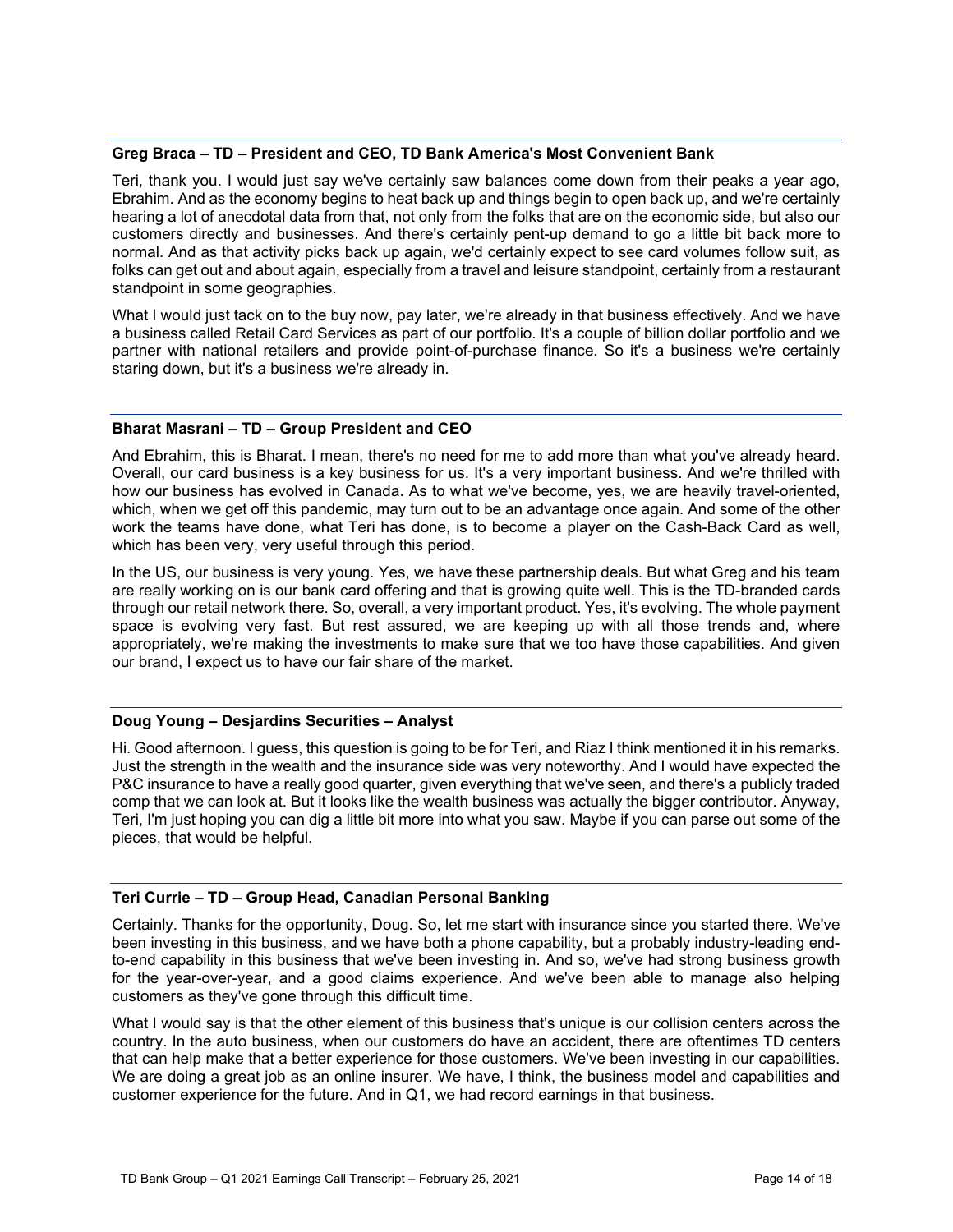On the wealth side, obviously, just strengths across the board. We did have the highest wealth output levels on record across Leo's and my businesses. Our mutual fund results were very strong. And obviously, trading levels continued to be at record levels. It's possible that some of that trading activity could become more normalized. Although I think we do continue to see new investors in this space. And I believe we've got best-in-class capabilities not only for them to understand what they're doing, our education and learning capabilities that people take up are helping our investors to understand what they're doing, and we feel strongly about that capability being available for them. But also, just their ability to interact with us digitally, with their advisors, or as a handoff from our branch colleagues, we feel like we've got great capability there.

We've been adding advisors for wealth and in my business in the personal bank and through our TD Ready Advice strategy, we really work hard as One TD to help our customers who are often right now sitting on more liquidity than they had planned for to invest with us for the long-term and to help them do that in a way that they feel confident. And we have GoalAssist available for self-directed investors to look at setting up a low-fee solution to their goal planning. So, it is very comprehensive.

One of the real strengths of TD, Riaz mentioned, is our One TD approach. And I can tell you that with COVID while we've needed to manage how many colleagues can be in our retail branches, the colleagues in both Leo's wealth business and Paul's business banking business can't wait to get back into our stores with our branch bankers because that's where the magic happens.

# **Doug Young – Desjardins Securities – Analyst**

And, Teri, just to follow up, you've never broken out how much your online brokerage business contributes to wealth. I would imagine that's where a lot of strength came through or the broker business?

# **Teri Currie – TD – Group Head, Canadian Personal Banking**

So, clearly, the online trading which is reported in our wealth segment was a strong contributor, but Leo and we all pay close attention to the other parts of this business and they're growing nicely as well

# **Doug Young – Desjardins Securities – Analyst**

Okay. And then, Greg, just on the US NIMs, a little bit stronger than I would've thought. Is there anything unusual in there, like, how do you see this unfold? And I know there's some prepayments and the PPP is having an impact. If you can provide a little color, that would be helpful. Thanks.

#### **Greg Braca – TD – President and CEO, TD Bank America's Most Convenient Bank**

Sure. So, it is good to see that stabilize. But like we've been saying, I mean, the pressure that has been on is because of rates, but it's also the mix of the business. And we believe we're growing good fundamental deposits and we're going to continue to do that. And we want to take share in a deposit-based business.

What I would add on to your question, though, more directly, yeah, you've got some PPP that's in that NIM number which contributes a little bit to it. But you're also seeing positive margin on the loan growth side and positive margins on the loans we are putting on the books is also helping. So, a good news story on that front.

# **Nigel D'Souza – Veritas Investment Research – Analyst**

Thank you. Good afternoon. I wanted to touch on Wholesale Banking, and it looks like you had another strong quarter for trading net interest income. And I was wondering if you could provide some color of how you think that would perform in a rising yield environment. So is the steepening of the yield curve, do you see that as a tailwind, a headwind, or is that neutral, or not that material for trading NII in that segment?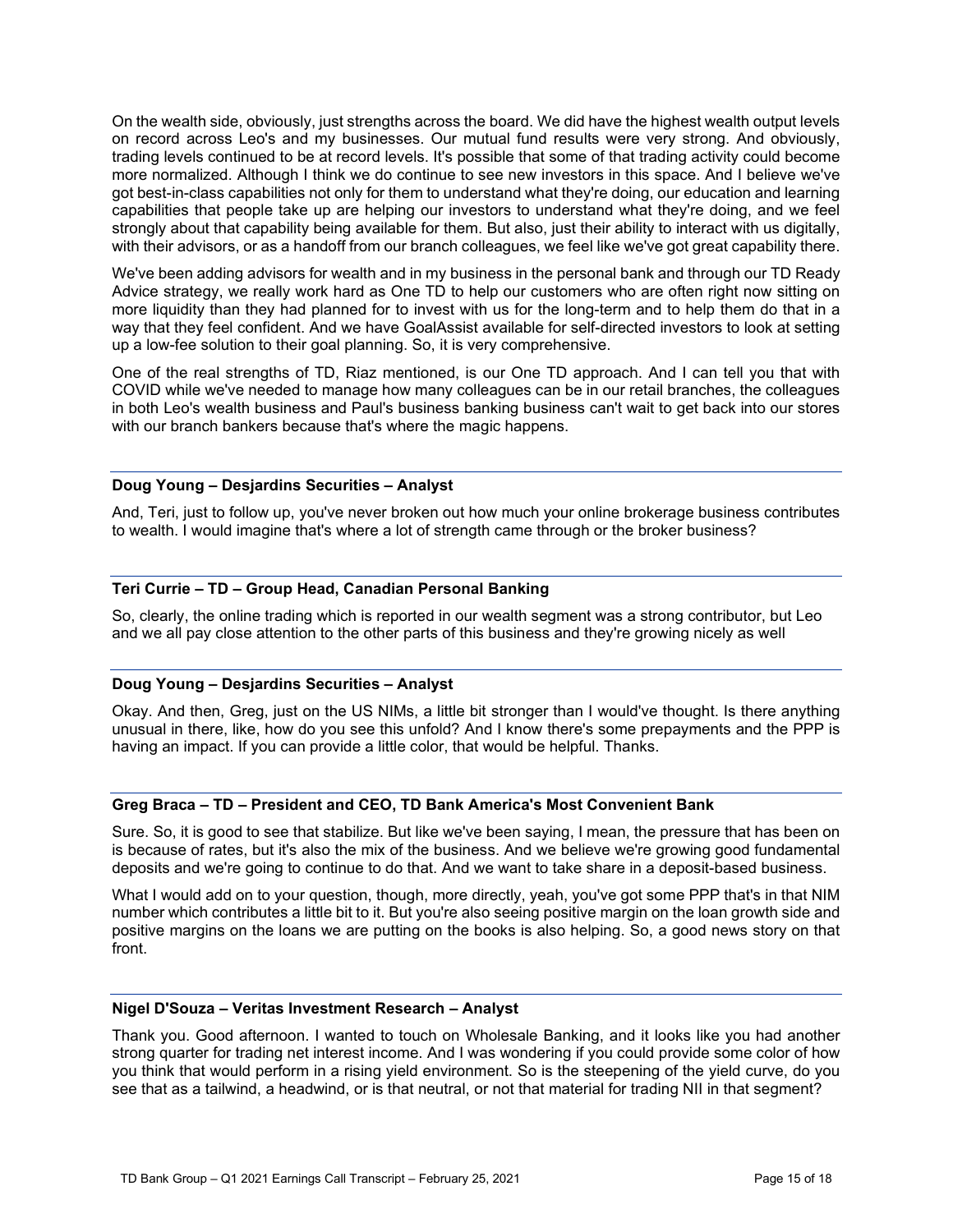# **Bob Dorrance – TD – Group Head, Wholesale Banking and Chairman, CEO and President, TD Securities**

Hi, Nigel. I would say there's pluses and minuses and that steepening yield curve definitely helps on the corporate NII and other things related there too, securitization, etcetera. It can have the temporary negative impacts on some of the shorter-term trading businesses. But net-net, I think it would be more neutral.

#### **Scott Chan – Canaccord Genuity – Analyst**

Good afternoon. Maybe, Greg, just a clarification question. So did you state that there would be an additional US\$60 million in the cost to hit the P&L on the branch closures that you announced today?

# **Greg Braca – TD – President and CEO, TD Bank America's Most Convenient Bank**

Correct. And that'll take effect in Q2.

# **Scott Chan – Canaccord Genuity – Analyst**

Q2. Okay. And as you did this exercise in the US, I've noticed your Canadian branch count has been pretty stable over the past, call it, two years. Is there any opportunities with COVID to rationalize the branches in the Canadian network?

# **Teri Currie – TD – Group Head, Canadian Personal Banking**

Yes. So, let me talk about branches. Obviously, our operating contexts are very different in the US versus Canada. And we, like Greg, would on an ongoing basis, look at the network and think about where we might merge, where we importantly would open new locations or relocate branches.

What I would say in Canada, I mentioned the strength of One TD, and also Greg mentioned this, our customers, every channel managed to our customers. And you will see some more modest activity in Canada, more analogous to what you would see from us on an ongoing basis. Our branch network is predominantly urban in priority urban markets. We have just over 170 billboard locations that drive strong brand recognition and the ability to house our partners to meet customers' needs across all their TD channel and business needs. And again, they are the home to One TD.

And through the pandemic, even at times like we're experiencing with lockdowns, customers are coming into the branch and we're meeting their needs. And so, we're pretty well positioned as we think ahead.

#### **Ebrahim Poonawala – B of A Securities – Analyst**

Hey. Hello, again. I guess just another question, Bharat, in terms of strategically on M&A when you're sitting on a pile of capital at 13.5%, we've seen transactions happen in the US in the banks and the nonbank space. But TD has generally historically been active and very opportunistic in terms of capital allocation.

Just talk to us in terms of when you look at the US market today, what's your appetite in terms of acquisition, and does that all have to wait till we get the green light from the OSFI to actually deploy capital?

# **Bharat Masrani – TD – Group President and CEO**

Thanks for the question, Ebrahim. No change in our outlook. I think I've said this many times before. We certainly are open to acquisitions in the US market and in the Canadian market as well, I might add. And the way we think about it is, obviously, anything we do has to make strategic sense, financial sense, timing sense, etcetera. So, we are open. And if a compelling opportunity were to present itself, we will look at it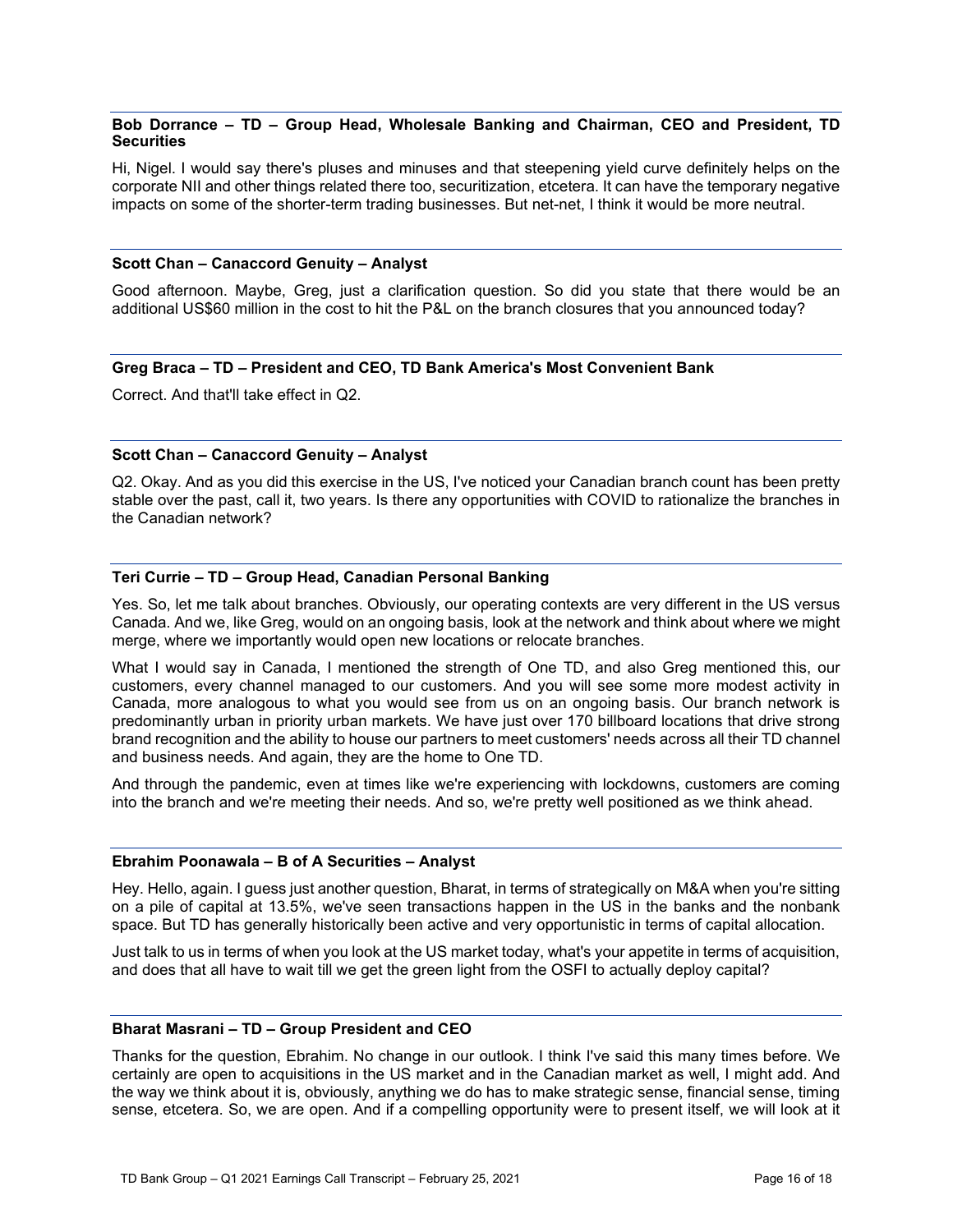very seriously. As you said, we have flexibility because of our strong balance sheet and capital levels, etcetera. We would seriously look at anything that we thought was compelling.

But the important point is that we are not strategically challenged. Our US business is of scale and we are in the markets we want to be in, with the size and region, the brand recognition that we have. There's not as if that we are spending all our time thinking about how do we go and spend our capital looking for acquisitions. But, on the other hand, if there is something that makes strategic sense and financial sense, then, obviously, we'll look at it very seriously.

#### **Mario Mendonca – TD Securities – Analyst**

Good afternoon. Riaz, if we could just fast forward three months, and I listened to your explanation for the partners' share really carefully. And if we apply that explanation to three months from now, would it be correct to say that unless PCLs and the partners' share increase significantly, what we saw this quarter in terms of the difference between operating leverage and pre-tax, pre-provision earnings growth will be far more significant next quarter.

Specifically, because of the significant increase in performing loan PCL in Q2 2020 related to the partners, are we just setup for another really uncomfortable looking headline number unless we're willing to go to the mental gymnastics of this partners card? Again, are we just set up for another really tough headline number?

# **Riaz Ahmed – TD – Group Head and CFO**

Yes. Mario, you would be correct about that. And as I highlighted in my remarks, the reason we call out the strategic cards portfolio is just always to keep reminding you of that. But on page 12 of our supp pack where we show you the Corporate segment results, I mean, the PCLs there are virtually all in relation to the partners' share in the credit card portfolio. And then you can see the expenses that move with that, so that it gives you a decent explanation.

So, every quarter, as we think about PTPP and operating leverage, to my point earlier that in a diversified model, when margins come back perhaps, other income and wealth and etcetera might be lighter. But if you keep reminding yourself to add back the change in the allowance in the Corporate segment to your calculations, I think you'll find that actually it's much, much more consistent. And you'll rid yourself of this pain to keep calculating this. But maybe we'll take also an opportunity to include a slide on that in the future.

# **Mario Mendonca – TD Securities – Analyst**

Right. Because I've built it for myself to understand it, but it is by no means something that you can do sort of the cuff. So, yeah, anything you can do next quarter to make it clear for us would be appreciated. Thank you.

# **Riaz Ahmed – TD – Group Head and CFO**

Yeah. And similarly, we may take the opportunity. We'll consider taking the current calculations that I just mentioned and post them on our website.

#### **Meny Grauman – Scotiabank – Analyst**

Hi. Thanks for taking me again. Just a quick question. Teri, I think it was maybe not in Q4 but Q3, you talked about having fewer branches opened than three of your four competitors. Is that all back to normal now? I just wanted to check in on that in terms of the status of the branches, especially relative to peers.